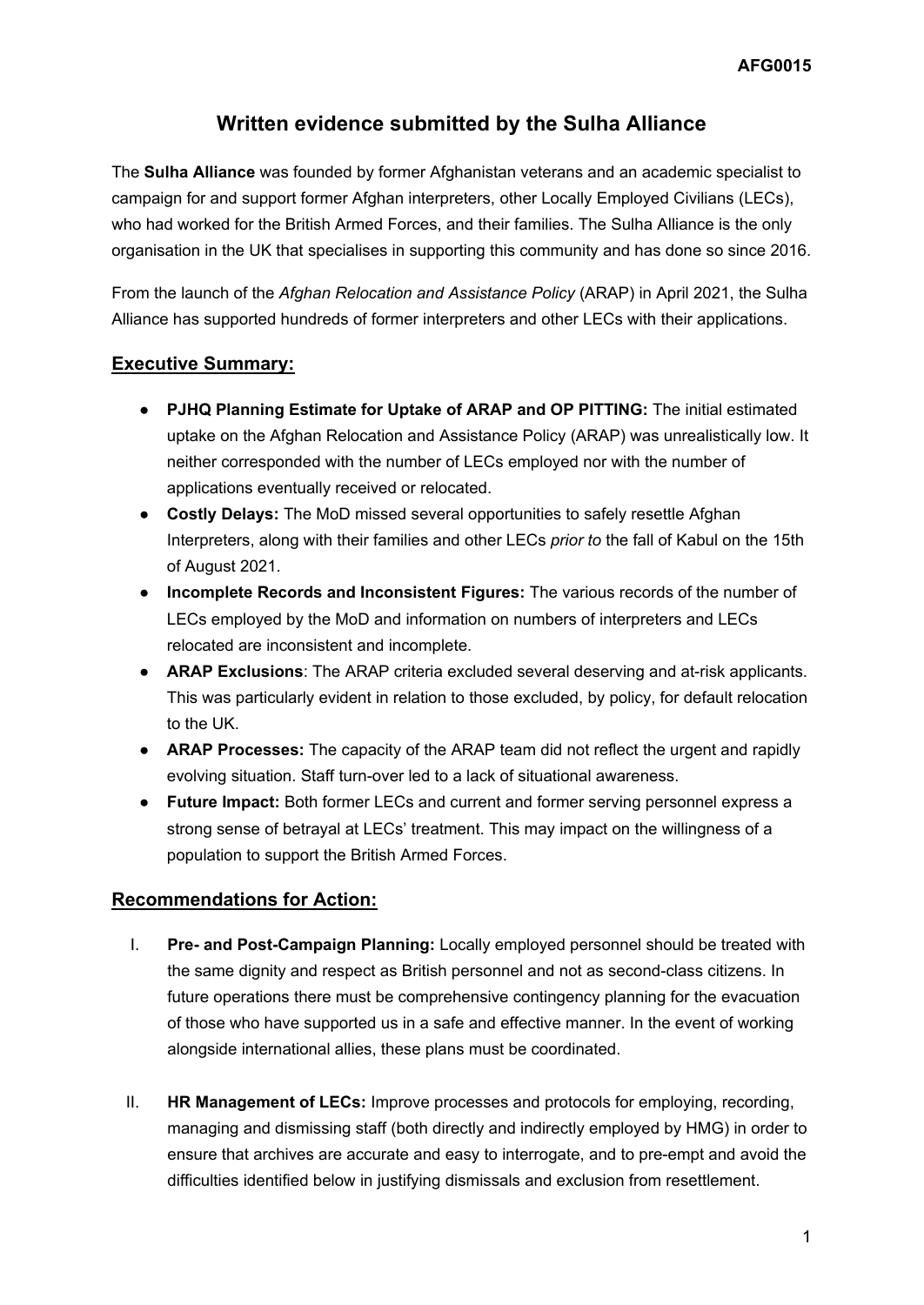- III. **Case and Enquiry Tracking:** The ARAP application and enquiry form must follow basic case processing principles and provide the applicant with a copy of their application details or query submitted. Including providing each applicant with a reference number for future correspondence and a clear checklist of steps in the process.
- IV. **ARAP Responsiveness:** ARAP applicants who submit applications and queries should receive a notification of the timeframe by which they can expect a response.
- V. **ARAP Appeal Procedure:** There should be a transparent and independent appeal process for interpreters and other LECs who have been excluded from relocation under ARAP based either on their disciplinary dismissal or on Home Office grounds. Rejected applicants should be informed of the incriminating details that are on their record.
- VI. **LECs still in Afghanistan**: The communication with those who remain in Afghanistan is currently limited to checking in with individuals but offers no direction on the MOD's plans for their extraction. Clear messaging from the UK government on its plans would allow individuals to prepare and the organisations who support them to provide value.
- VII. **Relocations from Third Countries:** A clear and robust pathway to access the support of Embassy or High Commission staff in third countries is necessary to prevent unequal treatment and to speed up the processing of applications and evacuation of LECs.

### **Evidence**

### **Q: What estimate was made of the number of Afghan nationals who should be evacuated?**

1. In April 2021, the Afghan Relocation and Assistance Policy (ARAP) was launched to replace the Intimidation Scheme for LECs, which the Defence Select Committee had already described in 2018 as "[hitherto](https://publications.parliament.uk/pa/cm201719/cmselect/cmdfence/572/572.pdf) [useless](https://publications.parliament.uk/pa/cm201719/cmselect/cmdfence/572/572.pdf)". The new ARAP scheme offered relocation to LECs to ["reflect](https://www.gov.uk/government/publications/afghan-relocations-and-assistance-policy/afghan-relocations-and-assistance-policy-information-and-guidance) [the](https://www.gov.uk/government/publications/afghan-relocations-and-assistance-policy/afghan-relocations-and-assistance-policy-information-and-guidance) [changing](https://www.gov.uk/government/publications/afghan-relocations-and-assistance-policy/afghan-relocations-and-assistance-policy-information-and-guidance) [situation](https://www.gov.uk/government/publications/afghan-relocations-and-assistance-policy/afghan-relocations-and-assistance-policy-information-and-guidance) [in](https://www.gov.uk/government/publications/afghan-relocations-and-assistance-policy/afghan-relocations-and-assistance-policy-information-and-guidance) [Afghanistan".](https://www.gov.uk/government/publications/afghan-relocations-and-assistance-policy/afghan-relocations-and-assistance-policy-information-and-guidance)

ARAP's [Equality](https://assets.publishing.service.gov.uk/government/uploads/system/uploads/attachment_data/file/966658/Afghan_LES_EIA.pdf) [Impact](https://assets.publishing.service.gov.uk/government/uploads/system/uploads/attachment_data/file/966658/Afghan_LES_EIA.pdf) [Assessment](https://assets.publishing.service.gov.uk/government/uploads/system/uploads/attachment_data/file/966658/Afghan_LES_EIA.pdf) [\(](https://assets.publishing.service.gov.uk/government/uploads/system/uploads/attachment_data/file/966658/Afghan_LES_EIA.pdf)signed Feb 2021) stated that ["the](https://assets.publishing.service.gov.uk/government/uploads/system/uploads/attachment_data/file/966658/Afghan_LES_EIA.pdf) [MoD](https://assets.publishing.service.gov.uk/government/uploads/system/uploads/attachment_data/file/966658/Afghan_LES_EIA.pdf) [estimates](https://assets.publishing.service.gov.uk/government/uploads/system/uploads/attachment_data/file/966658/Afghan_LES_EIA.pdf) [that](https://assets.publishing.service.gov.uk/government/uploads/system/uploads/attachment_data/file/966658/Afghan_LES_EIA.pdf) **[between](https://assets.publishing.service.gov.uk/government/uploads/system/uploads/attachment_data/file/966658/Afghan_LES_EIA.pdf) [290](https://assets.publishing.service.gov.uk/government/uploads/system/uploads/attachment_data/file/966658/Afghan_LES_EIA.pdf) [and](https://assets.publishing.service.gov.uk/government/uploads/system/uploads/attachment_data/file/966658/Afghan_LES_EIA.pdf) [829](https://assets.publishing.service.gov.uk/government/uploads/system/uploads/attachment_data/file/966658/Afghan_LES_EIA.pdf) [LES](https://assets.publishing.service.gov.uk/government/uploads/system/uploads/attachment_data/file/966658/Afghan_LES_EIA.pdf) [and](https://assets.publishing.service.gov.uk/government/uploads/system/uploads/attachment_data/file/966658/Afghan_LES_EIA.pdf) [their](https://assets.publishing.service.gov.uk/government/uploads/system/uploads/attachment_data/file/966658/Afghan_LES_EIA.pdf) [families](https://assets.publishing.service.gov.uk/government/uploads/system/uploads/attachment_data/file/966658/Afghan_LES_EIA.pdf) [might](https://assets.publishing.service.gov.uk/government/uploads/system/uploads/attachment_data/file/966658/Afghan_LES_EIA.pdf) [be](https://assets.publishing.service.gov.uk/government/uploads/system/uploads/attachment_data/file/966658/Afghan_LES_EIA.pdf) [relocated](https://assets.publishing.service.gov.uk/government/uploads/system/uploads/attachment_data/file/966658/Afghan_LES_EIA.pdf)**" and that "figures **are likely to be nearer the lower boundary**". According to the Assessment, this number included "those in service with FCDO who would also become eligible to relocate".

2. The very **low estimate for the take-up of the resettlement scheme for Afghan nationals was entirely at odds with the number of Afghan interpreters that, by the Ministry of Defence's own admission, were directly employed by HMG**. The Secretary of State for Defence provided the figure of around [2821](https://questions-statements.parliament.uk/written-questions/detail/2021-06-15/16036) for locally employed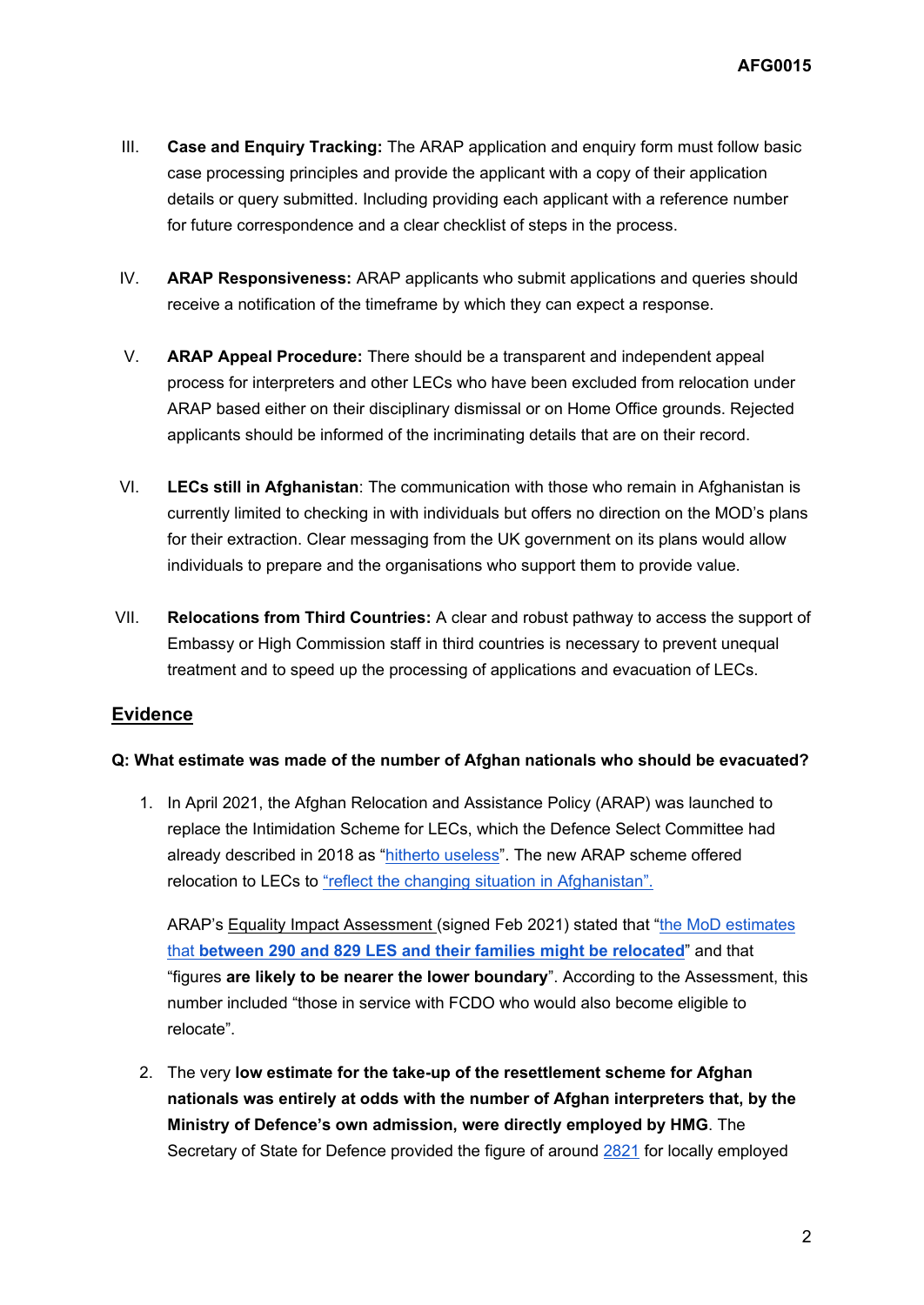civilian interpreters (June 2021). This still excluded privately contracted locally employed civilian interpreters who had worked for the MoD after 2014 (no figure publicly released).

In addition to interpreters, there are also Afghan Locally Employed Civilians who worked in various other roles. In September 2021, the Ministry of Defence quotes the figure of [4,013](https://questions-statements.parliament.uk/written-questions/detail/2021-08-18/40914) [for](https://questions-statements.parliament.uk/written-questions/detail/2021-08-18/40914) [the](https://questions-statements.parliament.uk/written-questions/detail/2021-08-18/40914) [total](https://questions-statements.parliament.uk/written-questions/detail/2021-08-18/40914) [number](https://questions-statements.parliament.uk/written-questions/detail/2021-08-18/40914) [of](https://questions-statements.parliament.uk/written-questions/detail/2021-08-18/40914) [LECs](https://questions-statements.parliament.uk/written-questions/detail/2021-08-18/40914) who worked for UK forces in Afghanistan, while by earlier accounts of the MoD there were [about](https://publications.parliament.uk/pa/cm201719/cmselect/cmdfence/572/572.pdf) [7,000](https://publications.parliament.uk/pa/cm201719/cmselect/cmdfence/572/572.pdf) LECs (2018).

- 3. Until April 2021 only about 450 locally employed civilians had been resettled to the UK (under the already existing Ex-Gratia Scheme). **Hence the planning figure of max. 829 LEC fell significantly short.** It remains unclear why the planning figure did not correspond more closely to the remaining workforce.
- 4. Planning assumptions were even more unrealistic because **TF444 and TF333 interpreters were initially excluded from resettlement under ARAP**, because they were not directly employed by HMG. 444/333 interpreters were formally employed by the Government of Afghanistan (GOA) but then utilised by the UK-led TFs; 333/444 interpreters did not have Labour Support Unit (LSU) numbers and were therefore not included in the quoted numbers of LEC interpreters.

## **Q: What plans were made for the evacuation of Afghan nationals who had worked with or for UK Armed Forces?**

- 1. Communications to ARAP applicants in April and May 2021 lacked any urgency and appeared to not anticipate the potential threat from the Taliban. A spirit of disbelief and distrust hampered the implementation.
- 2. Following the announcement of NATO withdrawal, Secretary of State Ben Wallace announced on the 1st of June 2021 that ARAP "[will](https://www.gov.uk/government/news/plans-to-bring-vulnerable-afghan-interpreters-to-the-uk-accelerated) [accelerate](https://www.gov.uk/government/news/plans-to-bring-vulnerable-afghan-interpreters-to-the-uk-accelerated) [the](https://www.gov.uk/government/news/plans-to-bring-vulnerable-afghan-interpreters-to-the-uk-accelerated) [pace](https://www.gov.uk/government/news/plans-to-bring-vulnerable-afghan-interpreters-to-the-uk-accelerated) [of](https://www.gov.uk/government/news/plans-to-bring-vulnerable-afghan-interpreters-to-the-uk-accelerated) [relocations](https://www.gov.uk/government/news/plans-to-bring-vulnerable-afghan-interpreters-to-the-uk-accelerated) [alongside](https://www.gov.uk/government/news/plans-to-bring-vulnerable-afghan-interpreters-to-the-uk-accelerated) [the](https://www.gov.uk/government/news/plans-to-bring-vulnerable-afghan-interpreters-to-the-uk-accelerated) [military](https://www.gov.uk/government/news/plans-to-bring-vulnerable-afghan-interpreters-to-the-uk-accelerated) [withdrawal,](https://www.gov.uk/government/news/plans-to-bring-vulnerable-afghan-interpreters-to-the-uk-accelerated) [including](https://www.gov.uk/government/news/plans-to-bring-vulnerable-afghan-interpreters-to-the-uk-accelerated) [making](https://www.gov.uk/government/news/plans-to-bring-vulnerable-afghan-interpreters-to-the-uk-accelerated) [more](https://www.gov.uk/government/news/plans-to-bring-vulnerable-afghan-interpreters-to-the-uk-accelerated) [resources](https://www.gov.uk/government/news/plans-to-bring-vulnerable-afghan-interpreters-to-the-uk-accelerated) [available](https://www.gov.uk/government/news/plans-to-bring-vulnerable-afghan-interpreters-to-the-uk-accelerated) [to](https://www.gov.uk/government/news/plans-to-bring-vulnerable-afghan-interpreters-to-the-uk-accelerated) [speed](https://www.gov.uk/government/news/plans-to-bring-vulnerable-afghan-interpreters-to-the-uk-accelerated) [up](https://www.gov.uk/government/news/plans-to-bring-vulnerable-afghan-interpreters-to-the-uk-accelerated) [the](https://www.gov.uk/government/news/plans-to-bring-vulnerable-afghan-interpreters-to-the-uk-accelerated) [scheme](https://www.gov.uk/government/news/plans-to-bring-vulnerable-afghan-interpreters-to-the-uk-accelerated)".

Up until that point **[only](https://questions-statements.parliament.uk/written-questions/detail/2021-09-07/44193) [1](https://questions-statements.parliament.uk/written-questions/detail/2021-09-07/44193) [Locally](https://questions-statements.parliament.uk/written-questions/detail/2021-09-07/44193) [Employed](https://questions-statements.parliament.uk/written-questions/detail/2021-09-07/44193) [Civilian](https://questions-statements.parliament.uk/written-questions/detail/2021-09-07/44193)** had been relocated to the UK since the launch of ARAP.

3. On the 1st of June 2021, the Sulha Alliance and 16 partner organisations from 7 countries published a letter calling on governments to act urgently to protect Afghan LECs. The letter, also sent directly to Prime Minister Boris Johnson's office, warns that ["time](https://refugeerights.org/wp-content/uploads/2021/05/Letter-to-NATO-on-Afghan-LECs.pdf) [is](https://refugeerights.org/wp-content/uploads/2021/05/Letter-to-NATO-on-Afghan-LECs.pdf) [running](https://refugeerights.org/wp-content/uploads/2021/05/Letter-to-NATO-on-Afghan-LECs.pdf) [out](https://refugeerights.org/wp-content/uploads/2021/05/Letter-to-NATO-on-Afghan-LECs.pdf) [to](https://refugeerights.org/wp-content/uploads/2021/05/Letter-to-NATO-on-Afghan-LECs.pdf) [protect](https://refugeerights.org/wp-content/uploads/2021/05/Letter-to-NATO-on-Afghan-LECs.pdf) [NATO's](https://refugeerights.org/wp-content/uploads/2021/05/Letter-to-NATO-on-Afghan-LECs.pdf) [local](https://refugeerights.org/wp-content/uploads/2021/05/Letter-to-NATO-on-Afghan-LECs.pdf) [Afghan](https://refugeerights.org/wp-content/uploads/2021/05/Letter-to-NATO-on-Afghan-LECs.pdf) [allies"](https://refugeerights.org/wp-content/uploads/2021/05/Letter-to-NATO-on-Afghan-LECs.pdf) and calls upon the UK to ["act](https://refugeerights.org/wp-content/uploads/2021/05/Letter-to-NATO-on-Afghan-LECs.pdf) [immediately](https://refugeerights.org/wp-content/uploads/2021/05/Letter-to-NATO-on-Afghan-LECs.pdf) [to](https://refugeerights.org/wp-content/uploads/2021/05/Letter-to-NATO-on-Afghan-LECs.pdf) [evacuate](https://refugeerights.org/wp-content/uploads/2021/05/Letter-to-NATO-on-Afghan-LECs.pdf) [Locally](https://refugeerights.org/wp-content/uploads/2021/05/Letter-to-NATO-on-Afghan-LECs.pdf) [Engaged](https://refugeerights.org/wp-content/uploads/2021/05/Letter-to-NATO-on-Afghan-LECs.pdf) [Civilians](https://refugeerights.org/wp-content/uploads/2021/05/Letter-to-NATO-on-Afghan-LECs.pdf) [\(LECs\)](https://refugeerights.org/wp-content/uploads/2021/05/Letter-to-NATO-on-Afghan-LECs.pdf) [and](https://refugeerights.org/wp-content/uploads/2021/05/Letter-to-NATO-on-Afghan-LECs.pdf) [their](https://refugeerights.org/wp-content/uploads/2021/05/Letter-to-NATO-on-Afghan-LECs.pdf) [families](https://refugeerights.org/wp-content/uploads/2021/05/Letter-to-NATO-on-Afghan-LECs.pdf) [to](https://refugeerights.org/wp-content/uploads/2021/05/Letter-to-NATO-on-Afghan-LECs.pdf) [ensure](https://refugeerights.org/wp-content/uploads/2021/05/Letter-to-NATO-on-Afghan-LECs.pdf) [that](https://refugeerights.org/wp-content/uploads/2021/05/Letter-to-NATO-on-Afghan-LECs.pdf) [those](https://refugeerights.org/wp-content/uploads/2021/05/Letter-to-NATO-on-Afghan-LECs.pdf) [that](https://refugeerights.org/wp-content/uploads/2021/05/Letter-to-NATO-on-Afghan-LECs.pdf) [protected](https://refugeerights.org/wp-content/uploads/2021/05/Letter-to-NATO-on-Afghan-LECs.pdf) [our](https://refugeerights.org/wp-content/uploads/2021/05/Letter-to-NATO-on-Afghan-LECs.pdf) [lives](https://refugeerights.org/wp-content/uploads/2021/05/Letter-to-NATO-on-Afghan-LECs.pdf) [will](https://refugeerights.org/wp-content/uploads/2021/05/Letter-to-NATO-on-Afghan-LECs.pdf) [themselves](https://refugeerights.org/wp-content/uploads/2021/05/Letter-to-NATO-on-Afghan-LECs.pdf) [be](https://refugeerights.org/wp-content/uploads/2021/05/Letter-to-NATO-on-Afghan-LECs.pdf) [safe](https://refugeerights.org/wp-content/uploads/2021/05/Letter-to-NATO-on-Afghan-LECs.pdf) [from](https://refugeerights.org/wp-content/uploads/2021/05/Letter-to-NATO-on-Afghan-LECs.pdf) [reprisals"](https://refugeerights.org/wp-content/uploads/2021/05/Letter-to-NATO-on-Afghan-LECs.pdf).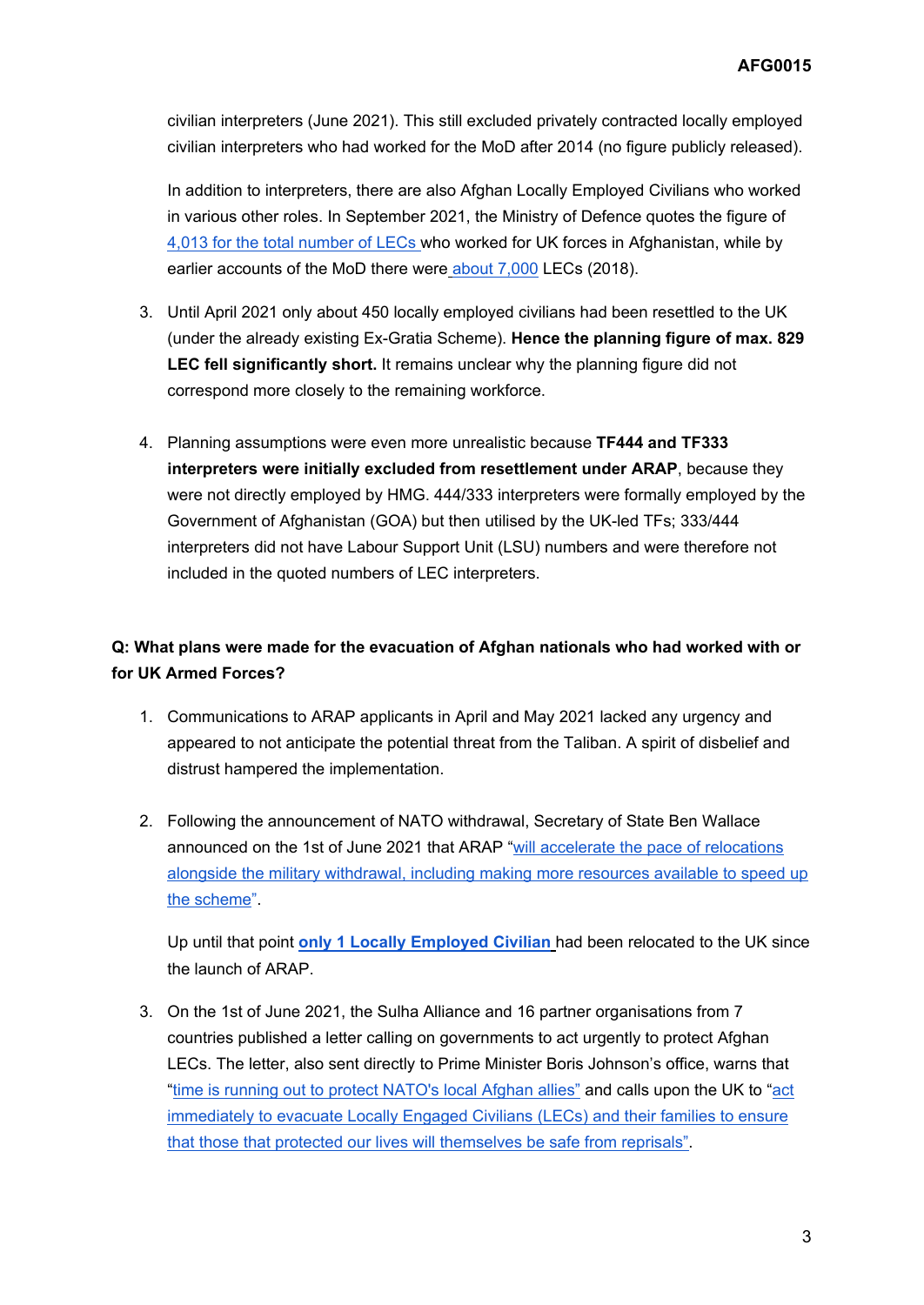- 4. [On](https://questions-statements.parliament.uk/written-questions/detail/2021-06-04/10390) [the](https://questions-statements.parliament.uk/written-questions/detail/2021-06-04/10390) [4th](https://questions-statements.parliament.uk/written-questions/detail/2021-06-04/10390) [of](https://questions-statements.parliament.uk/written-questions/detail/2021-06-04/10390) [June](https://questions-statements.parliament.uk/written-questions/detail/2021-06-04/10390) [2021,](https://questions-statements.parliament.uk/written-questions/detail/2021-06-04/10390) [the](https://questions-statements.parliament.uk/written-questions/detail/2021-06-04/10390) [Secretary](https://questions-statements.parliament.uk/written-questions/detail/2021-06-04/10390) [of](https://questions-statements.parliament.uk/written-questions/detail/2021-06-04/10390) [State](https://questions-statements.parliament.uk/written-questions/detail/2021-06-04/10390) [for](https://questions-statements.parliament.uk/written-questions/detail/2021-06-04/10390) [Defence](https://questions-statements.parliament.uk/written-questions/detail/2021-06-04/10390) [refused](https://questions-statements.parliament.uk/written-questions/detail/2021-06-04/10390) [to](https://questions-statements.parliament.uk/written-questions/detail/2021-06-04/10390) [answer](https://questions-statements.parliament.uk/written-questions/detail/2021-06-04/10390) [a](https://questions-statements.parliament.uk/written-questions/detail/2021-06-04/10390) [tabled](https://questions-statements.parliament.uk/written-questions/detail/2021-06-04/10390) [question](https://questions-statements.parliament.uk/written-questions/detail/2021-06-04/10390) about the number of ARAP applications that his Department had received, which had been rejected, accepted or were still pending. It refused to release "details on timeframes or specific figures", citing reasons of Operational Security.
- 5. The first ARAP flight to the UK only took place on 22 June 2021 (and included several 'legacy cases' of people who qualified under the extended Ex-Gratia Scheme).
- 6. On the 28th of June 2021, senior members of the veteran community, led by Lord Richard Dannatt, published an Open Letter which noted that ["far](https://www.forces.net/news/allow-more-afghan-interpreters-resettle-uk-ex-military-chiefs-urge) [too](https://www.forces.net/news/allow-more-afghan-interpreters-resettle-uk-ex-military-chiefs-urge) [many](https://www.forces.net/news/allow-more-afghan-interpreters-resettle-uk-ex-military-chiefs-urge) [applications](https://www.forces.net/news/allow-more-afghan-interpreters-resettle-uk-ex-military-chiefs-urge) [are](https://www.forces.net/news/allow-more-afghan-interpreters-resettle-uk-ex-military-chiefs-urge) [being](https://www.forces.net/news/allow-more-afghan-interpreters-resettle-uk-ex-military-chiefs-urge) [rejected](https://www.forces.net/news/allow-more-afghan-interpreters-resettle-uk-ex-military-chiefs-urge) [despite](https://www.forces.net/news/allow-more-afghan-interpreters-resettle-uk-ex-military-chiefs-urge) [the](https://www.forces.net/news/allow-more-afghan-interpreters-resettle-uk-ex-military-chiefs-urge) [recent](https://www.forces.net/news/allow-more-afghan-interpreters-resettle-uk-ex-military-chiefs-urge) [changes](https://www.forces.net/news/allow-more-afghan-interpreters-resettle-uk-ex-military-chiefs-urge) [to](https://www.forces.net/news/allow-more-afghan-interpreters-resettle-uk-ex-military-chiefs-urge) [the](https://www.forces.net/news/allow-more-afghan-interpreters-resettle-uk-ex-military-chiefs-urge) [ARAP] policy".

Initially, **ARAP excluded all interpreters who had been dismissed** ([1010](https://questions-statements.parliament.uk/written-questions/detail/2020-10-09/101279) [out](https://questions-statements.parliament.uk/written-questions/detail/2020-10-09/101279) [of](https://questions-statements.parliament.uk/written-questions/detail/2020-10-09/101279) [2850,](https://questions-statements.parliament.uk/written-questions/detail/2020-10-09/101279) [i.e.](https://questions-statements.parliament.uk/written-questions/detail/2020-10-09/101279) [35%](https://questions-statements.parliament.uk/written-questions/detail/2020-10-09/101279) [of](https://questions-statements.parliament.uk/written-questions/detail/2020-10-09/101279) [the](https://questions-statements.parliament.uk/written-questions/detail/2020-10-09/101279) [total](https://questions-statements.parliament.uk/written-questions/detail/2020-10-09/101279) [work](https://questions-statements.parliament.uk/written-questions/detail/2020-10-09/101279) [force](https://questions-statements.parliament.uk/written-questions/detail/2020-10-09/101279)); this was changed in August 2021 to include those who had been dismissed for "minor offences". It also excluded most contractors.

The former military chiefs' letter also warned that "[time](https://www.standard.co.uk/news/uk/johnny-mercer-ben-wallace-david-lynch-government-army-b948054.html) [is](https://www.standard.co.uk/news/uk/johnny-mercer-ben-wallace-david-lynch-government-army-b948054.html) [of](https://www.standard.co.uk/news/uk/johnny-mercer-ben-wallace-david-lynch-government-army-b948054.html) [the](https://www.standard.co.uk/news/uk/johnny-mercer-ben-wallace-david-lynch-government-army-b948054.html) [utmost](https://www.standard.co.uk/news/uk/johnny-mercer-ben-wallace-david-lynch-government-army-b948054.html) [essence](https://www.standard.co.uk/news/uk/johnny-mercer-ben-wallace-david-lynch-government-army-b948054.html) [to](https://www.standard.co.uk/news/uk/johnny-mercer-ben-wallace-david-lynch-government-army-b948054.html) [save](https://www.standard.co.uk/news/uk/johnny-mercer-ben-wallace-david-lynch-government-army-b948054.html) [the](https://www.standard.co.uk/news/uk/johnny-mercer-ben-wallace-david-lynch-government-army-b948054.html) [lives](https://www.standard.co.uk/news/uk/johnny-mercer-ben-wallace-david-lynch-government-army-b948054.html) [of](https://www.standard.co.uk/news/uk/johnny-mercer-ben-wallace-david-lynch-government-army-b948054.html) [\[LECs\].](https://www.standard.co.uk/news/uk/johnny-mercer-ben-wallace-david-lynch-government-army-b948054.html) [It](https://www.standard.co.uk/news/uk/johnny-mercer-ben-wallace-david-lynch-government-army-b948054.html) [is](https://www.standard.co.uk/news/uk/johnny-mercer-ben-wallace-david-lynch-government-army-b948054.html) [clear](https://www.standard.co.uk/news/uk/johnny-mercer-ben-wallace-david-lynch-government-army-b948054.html) [there](https://www.standard.co.uk/news/uk/johnny-mercer-ben-wallace-david-lynch-government-army-b948054.html) [is](https://www.standard.co.uk/news/uk/johnny-mercer-ben-wallace-david-lynch-government-army-b948054.html) **[insufficient](https://www.standard.co.uk/news/uk/johnny-mercer-ben-wallace-david-lynch-government-army-b948054.html) [capacity](https://www.standard.co.uk/news/uk/johnny-mercer-ben-wallace-david-lynch-government-army-b948054.html) [for](https://www.standard.co.uk/news/uk/johnny-mercer-ben-wallace-david-lynch-government-army-b948054.html) [ARAP](https://www.standard.co.uk/news/uk/johnny-mercer-ben-wallace-david-lynch-government-army-b948054.html) [to](https://www.standard.co.uk/news/uk/johnny-mercer-ben-wallace-david-lynch-government-army-b948054.html) [cope](https://www.standard.co.uk/news/uk/johnny-mercer-ben-wallace-david-lynch-government-army-b948054.html) [with](https://www.standard.co.uk/news/uk/johnny-mercer-ben-wallace-david-lynch-government-army-b948054.html) [the](https://www.standard.co.uk/news/uk/johnny-mercer-ben-wallace-david-lynch-government-army-b948054.html) [scale](https://www.standard.co.uk/news/uk/johnny-mercer-ben-wallace-david-lynch-government-army-b948054.html) [and](https://www.standard.co.uk/news/uk/johnny-mercer-ben-wallace-david-lynch-government-army-b948054.html) [pace](https://www.standard.co.uk/news/uk/johnny-mercer-ben-wallace-david-lynch-government-army-b948054.html) [required](https://www.standard.co.uk/news/uk/johnny-mercer-ben-wallace-david-lynch-government-army-b948054.html)**["](https://www.standard.co.uk/news/uk/johnny-mercer-ben-wallace-david-lynch-government-army-b948054.html).

In a Times Radio interview on 22 August, Lord Ricketts elucidates his frustration that his warnings of the impending situation issued on 2 July gained no traction ([Lord](https://www.youtube.com/watch?v=IIJDyWjN2k8) [Richards](https://www.youtube.com/watch?v=IIJDyWjN2k8) [&](https://www.youtube.com/watch?v=IIJDyWjN2k8) [Lord](https://www.youtube.com/watch?v=IIJDyWjN2k8) [Ricketts](https://www.youtube.com/watch?v=IIJDyWjN2k8) [Speaks](https://www.youtube.com/watch?v=IIJDyWjN2k8) [to](https://www.youtube.com/watch?v=IIJDyWjN2k8) [Charlotte](https://www.youtube.com/watch?v=IIJDyWjN2k8) [Ivers](https://www.youtube.com/watch?v=IIJDyWjN2k8) [on](https://www.youtube.com/watch?v=IIJDyWjN2k8) [Afghanistan](https://www.youtube.com/watch?v=IIJDyWjN2k8) [and](https://www.youtube.com/watch?v=IIJDyWjN2k8) [More](https://www.youtube.com/watch?v=IIJDyWjN2k8) [-](https://www.youtube.com/watch?v=IIJDyWjN2k8) [YouTube](https://www.youtube.com/watch?v=IIJDyWjN2k8))

7. According to information provided by the Secretary of State for Defence in September 2021, "[from](https://questions-statements.parliament.uk/written-questions/detail/2021-09-06/43388) [the](https://questions-statements.parliament.uk/written-questions/detail/2021-09-06/43388) [1](https://questions-statements.parliament.uk/written-questions/detail/2021-09-06/43388) [April](https://questions-statements.parliament.uk/written-questions/detail/2021-09-06/43388) [2021](https://questions-statements.parliament.uk/written-questions/detail/2021-09-06/43388) [to](https://questions-statements.parliament.uk/written-questions/detail/2021-09-06/43388) [31](https://questions-statements.parliament.uk/written-questions/detail/2021-09-06/43388) [July](https://questions-statements.parliament.uk/written-questions/detail/2021-09-06/43388) [2021](https://questions-statements.parliament.uk/written-questions/detail/2021-09-06/43388) [approximately](https://questions-statements.parliament.uk/written-questions/detail/2021-09-06/43388) [6,500](https://questions-statements.parliament.uk/written-questions/detail/2021-09-06/43388) [completed,](https://questions-statements.parliament.uk/written-questions/detail/2021-09-06/43388) [credible](https://questions-statements.parliament.uk/written-questions/detail/2021-09-06/43388) [\[ARAP\]](https://questions-statements.parliament.uk/written-questions/detail/2021-09-06/43388) [applications](https://questions-statements.parliament.uk/written-questions/detail/2021-09-06/43388) [for](https://questions-statements.parliament.uk/written-questions/detail/2021-09-06/43388) [relocation](https://questions-statements.parliament.uk/written-questions/detail/2021-09-06/43388)" were received, of **which ["approximately](https://questions-statements.parliament.uk/written-questions/detail/2021-09-06/43388) [3,500](https://questions-statements.parliament.uk/written-questions/detail/2021-09-06/43388) [applicants](https://questions-statements.parliament.uk/written-questions/detail/2021-09-06/43388) [were](https://questions-statements.parliament.uk/written-questions/detail/2021-09-06/43388) [rejected](https://questions-statements.parliament.uk/written-questions/detail/2021-09-06/43388) [as](https://questions-statements.parliament.uk/written-questions/detail/2021-09-06/43388) [a](https://questions-statements.parliament.uk/written-questions/detail/2021-09-06/43388) [result](https://questions-statements.parliament.uk/written-questions/detail/2021-09-06/43388) [of](https://questions-statements.parliament.uk/written-questions/detail/2021-09-06/43388) [employment](https://questions-statements.parliament.uk/written-questions/detail/2021-09-06/43388) [history,](https://questions-statements.parliament.uk/written-questions/detail/2021-09-06/43388) [security](https://questions-statements.parliament.uk/written-questions/detail/2021-09-06/43388) [concerns,](https://questions-statements.parliament.uk/written-questions/detail/2021-09-06/43388) [and](https://questions-statements.parliament.uk/written-questions/detail/2021-09-06/43388) [other](https://questions-statements.parliament.uk/written-questions/detail/2021-09-06/43388) [complex](https://questions-statements.parliament.uk/written-questions/detail/2021-09-06/43388) [factors"](https://questions-statements.parliament.uk/written-questions/detail/2021-09-06/43388).**

This amounts to a **rejection rate of 54%**. Between 1 April and 31st of July, **[only](https://questions-statements.parliament.uk/written-questions/detail/2021-09-07/44193) [213](https://questions-statements.parliament.uk/written-questions/detail/2021-09-07/44193) [Locally](https://questions-statements.parliament.uk/written-questions/detail/2021-09-07/44193) [Employed](https://questions-statements.parliament.uk/written-questions/detail/2021-09-07/44193) [Civilians](https://questions-statements.parliament.uk/written-questions/detail/2021-09-07/44193)** [\(principal](https://questions-statements.parliament.uk/written-questions/detail/2021-09-07/44193) [applicants\)](https://questions-statements.parliament.uk/written-questions/detail/2021-09-07/44193) [were](https://questions-statements.parliament.uk/written-questions/detail/2021-09-07/44193) [resettled](https://questions-statements.parliament.uk/written-questions/detail/2021-09-07/44193) to the UK.

8. **Corrections to the ARAP policy were only reactively applied after political and media pressure** about harrowing cases.

For instance, the **British Embassy Kabul interpreters contacted the Sulha Alliance on the 18th of July 2021**, to ask for our support because they had been rejected from ARAP because they were subcontracted. We facilitated their contact with the media and only when [the](https://www.thetimes.co.uk/article/afghan-interpreter-shot-in-kabul-gets-asylum-in-foreign-office-u-turn-nd2b78w90) [Times](https://www.thetimes.co.uk/article/afghan-interpreter-shot-in-kabul-gets-asylum-in-foreign-office-u-turn-nd2b78w90) and [Daily](https://www.dailymail.co.uk/news/article-9845713/UKs-translator-embassy-Kabul-denied-sanctuary-here.html) [Mail](https://www.dailymail.co.uk/news/article-9845713/UKs-translator-embassy-Kabul-denied-sanctuary-here.html) covered their plight, they got included in the ARAP policy.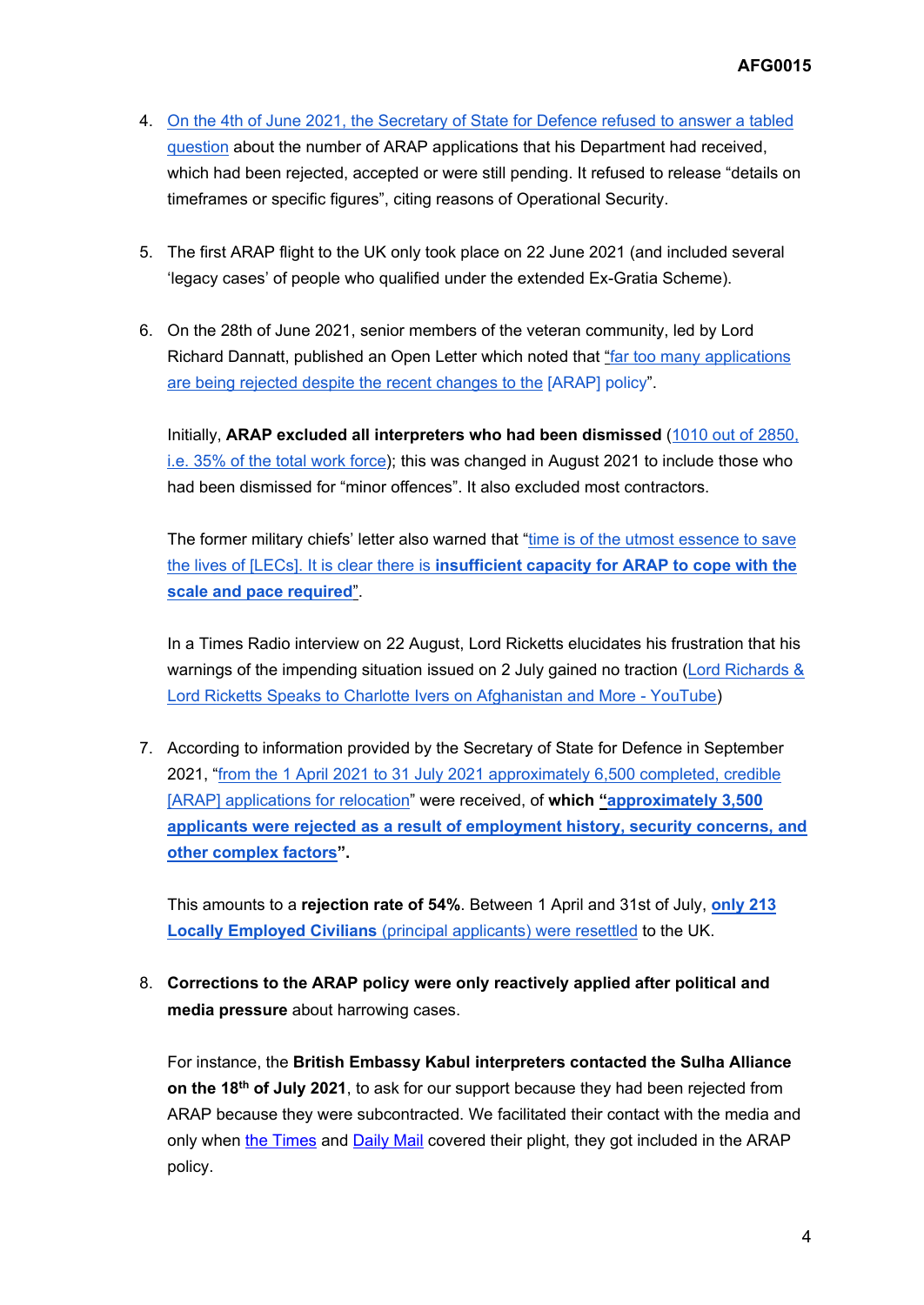9. Communications to applicants in June and July 2021 appeared arbitrary, did not offer any explanation as to why an applicant had been rejected and were often delayed. There was no consolidated approach to the presentation of the letter; some used LSU numbers as a means of identification, some used names transcribed into English, some used ATAE numbers while others just said Sir or Madam. Dates on letters were not the same as the dates in the filenames and did not match the date that the email was sent to the applicant to notify them of the decision. This not only resulted in difficulties tracking individuals through the system but also resulted in unnecessary and costly delays.

### **Q: On which elements of the evacuation did the MoD lead or support and how effective was coordination with other Government departments?**

- 10. The MoD led on the ARAP element of the evacuation, which proved to be bureaucratic and time consuming with constant confusion. Our data showed that those who were eligible for ARAP prior to Op PITTING and had submitted applications continued to wait for processing whereas those Afghan nationals who became eligible for relocation after the fall of Kabul were fast-tracked through the FCDO 'Leave Outside The Rules' (LOTR) system and were processed in a much shorter time frame and evacuated quickly.
- 11. **The support provided by FCDO and MoD to eligible Afghan nationals showed significant differences.** The FCDO utilised buses to transport those eligible to the airhead whereas the MoD relied on people to make their way through Taliban checkpoints and the chaos of the airport on foot, essentially channelling them into a killing area for terrorists, and disadvantaging them vis-a-vis FCDO personnel.
- 12. The **MoD-Home Office partnership was not sufficiently joined up,** as illustrated by several case studies that the Sulha Alliance has been made aware of.

**Case Study 1:** Applicant A was advised by Local Staff on 17 May to *"be prepared to relocate in as little as two to four weeks"* and to *"make all necessary personal, professional, domestic and financial arrangements you need to in Afghanistan to facilitate this".* Hence, he sold his house and belongings. He received a letter on 10 Aug dated 02 Aug from the Home Office informing him that his application for a 5 year visa had been refused under paragraph 276BB1. Despite this, he still received letters calling him forward to the Baron Hotel for evacuation on 22 Aug, 23 Aug and 25 Aug but was unable to get through the crowds. He also received an email on 20 Sep (part of the data breach) stating that *"the ARAP casework team in the UK is doing everything it can to relocate you as safely as possible"*. The Sulha Alliance has been told by a MoD representative that the call forward was an error and that the Home Office rejection remains extant.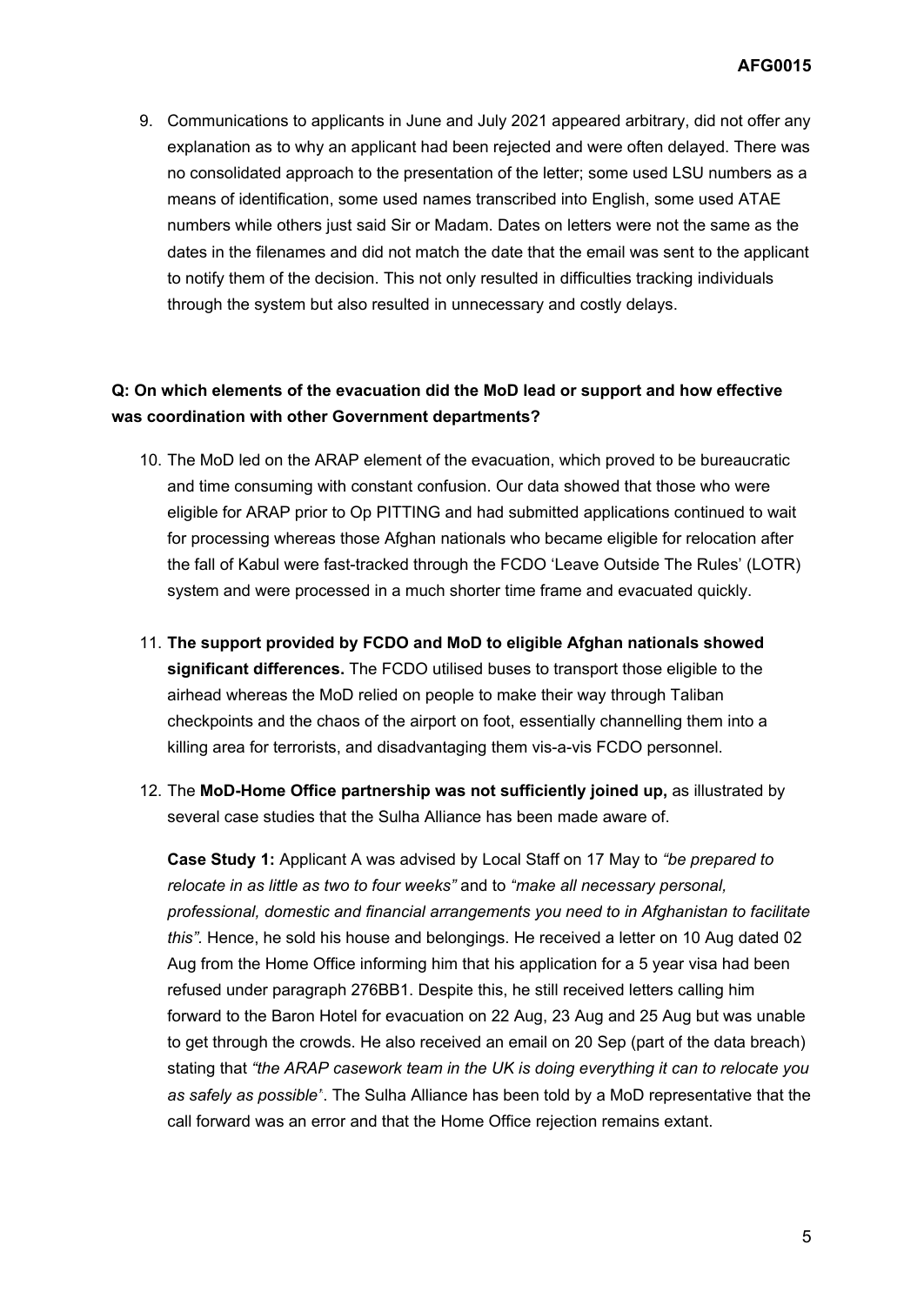**Q: How were plans for evacuation changed once the speed of the takeover by the Taliban became apparent?**

- 13. Despite **clear warning signs that the situation was deteriorating fast, there was no appreciable change in the resourcing or tempo of operations from the ARAP application** teams until late July. It took the fall of Kabul on the 15th of August for ARAP to take any significant effect.
- 14. The initial screening by the ARAP team was only one step in a multi-step process, which was slow. It was also not comprehensively communicated to the applicants.

**Case Study 2:** Applicant *B* applied for ARAP and was accepted (12 May 2021). He finally received his call-forward (21 August 2021), but despite attempting to enter the airport with his family over a period of five consecutive days and nights, he did not make it on to a flight and has been left behind.

**Case Study 3:** Applicant *C* applied for ARAP and received an automated response on 7 May 2021. By 24 August 2021, he had still not received a response. He has been left behind in Afghanistan.

15. Communications to applicants in August 2021 **did not appear to recognise the speed with which the Taliban offensive was closing in on Kabul and were naive to the crippling impact it was having on applicants in the provinces that had already fallen in terms of their ability to carry potentially damning documents, apply for crucial passports and birth certificates, or travel freely.**

Whilst some emails inviting applicants to biometric testing stated that now only a tazkira was required, they still stated that passports, marriage and birth certificates were needed for the visa process (Emails dated 10 and 11 August 2021). Conversely, other emails inviting applicants to biometric testing stated that now only a passport was required (Email dated 24 August 2021).

Even on the day of the fall of Kabul, emails still stated that all members of the family must hold a valid identity document, without consideration that it was now almost impossible for applicants to apply or collect new passports.

16. Communications to applicants immediately before and after the cessation of Op PITTING flights potentially encouraged LECs and their families to embark on reportedly dangerous journeys to reach third countries to be processed and evacuated. When they arrived in third countries, some LECS reported that they were trapped near borders and unable to proceed to the embassies, or that they were unable to access the necessary help to continue the process when they reached an embassy or high commission, despite the FCDO Afghan Crisis Response automated email stating that *'Anyone in this group [accepted under ARAP] who is now in a third country can approach our Embassies and*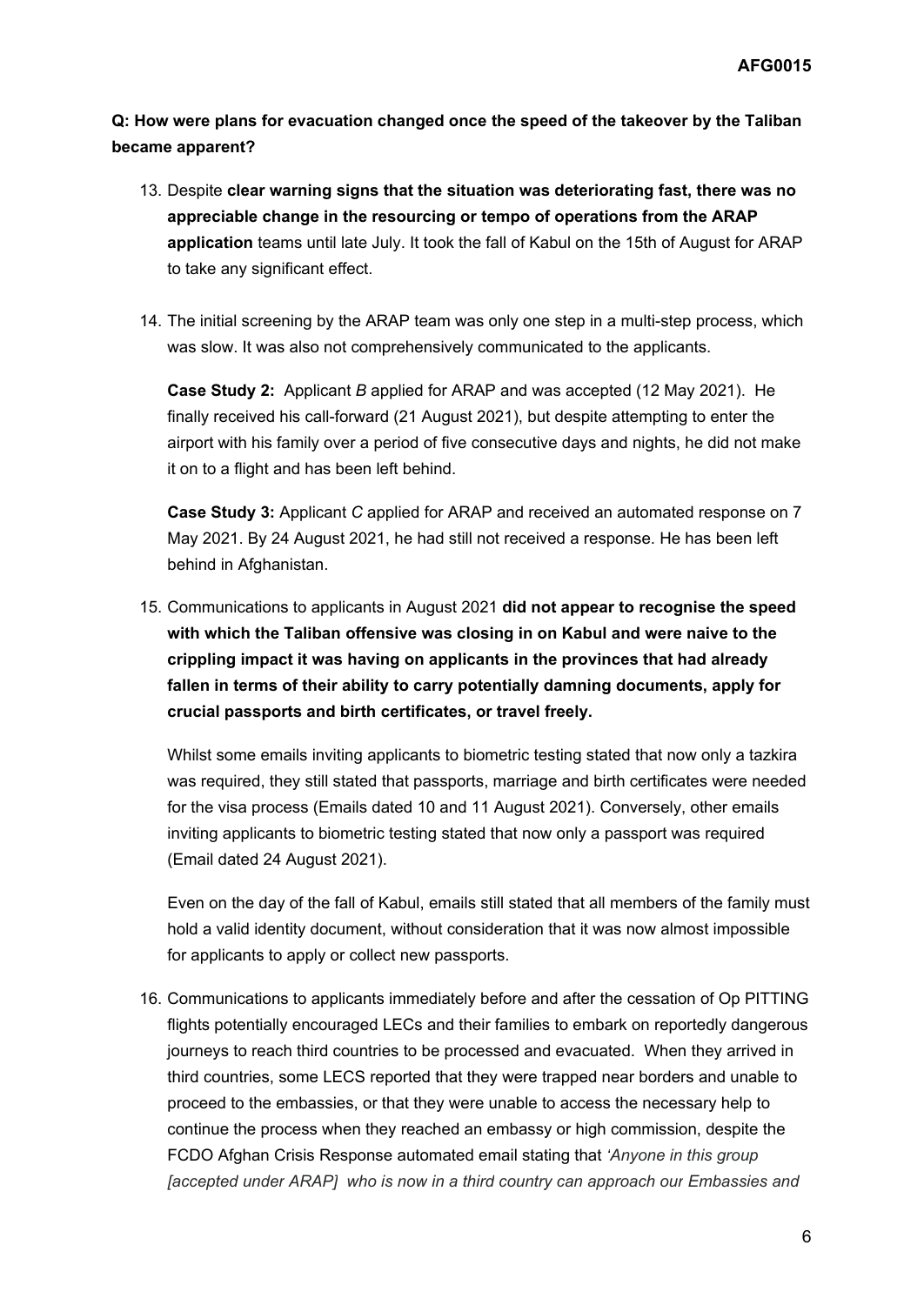*High Commissions for support in completing their application and their onward travel to the UK.'* 

17. **Communications from the FCDO Afghan Crisis Response from September onwards were automated, trite and the language was complicated**. The first 600 + words were more to absolve guilt than provide practical assistance - how hard they are working, how much Operation PITTING had achieved and how they were pulling every humanitarian and diplomatic lever to safeguard human rights.

The advice for ARAP applicants to contact colleagues from their unit (email 29 September 2021) was confusing and unrealistic because some Afghan LECs had had to destroy all documents linking them to the UK for safety reasons, and others had documents but the contact details for the units and people they had worked alongside were often hopelessly out-of-date. *'*

The UK's unpredictably short-notice and poorly communicated changes to ARAP eligibility criteria between April and August 2021 meant that some LECs, who had previously been rejected, had to resubmit their applications. In some cases, such as the case study below, the lengthy delay has meant that an applicant, his wife and their four children have now been left behind.

**Case Study 4:** Applicant D worked for nine years alongside UK Forces in Kabul. Local accusations that he was a 'spy' and an attack against him in 2014 prompted him to apply for resettlement under earlier relocation policies. He applied for ARAP but was rejected by default (25 June 2021) for dismissal. The applicant contested the reason for dismissal. He reapplied for ARAP and was accepted (14 August 2021), which left very little time to complete the necessary checks and receive a call-forward notification. His most recent email (26 August 2021) is simply titled *'Left behind and betrayed'.*

### **Q: How successful was the evacuation? Did it go according to plan?**

- 18. Whilst the UK soldiers deployed on OP PITTING performed remarkably in an unbelievably challenging situation, the hitherto highlighted inadequacy of ARAP and earlier resettlement schemes (as highlighted by the high numbers of interpreters and LECs still in Afghanistan at the time of Op PITTING) created an almost impossible task for the deployed troops.
- 19. From the planning phase, the preparation of known vulnerable individuals for extraction ahead of Op PITTING could have been significantly better. There is little to suggest that archived information of employed LECs and those previously rejected from EGS was used to pre-identify and prepare high risk individuals and their families for extraction.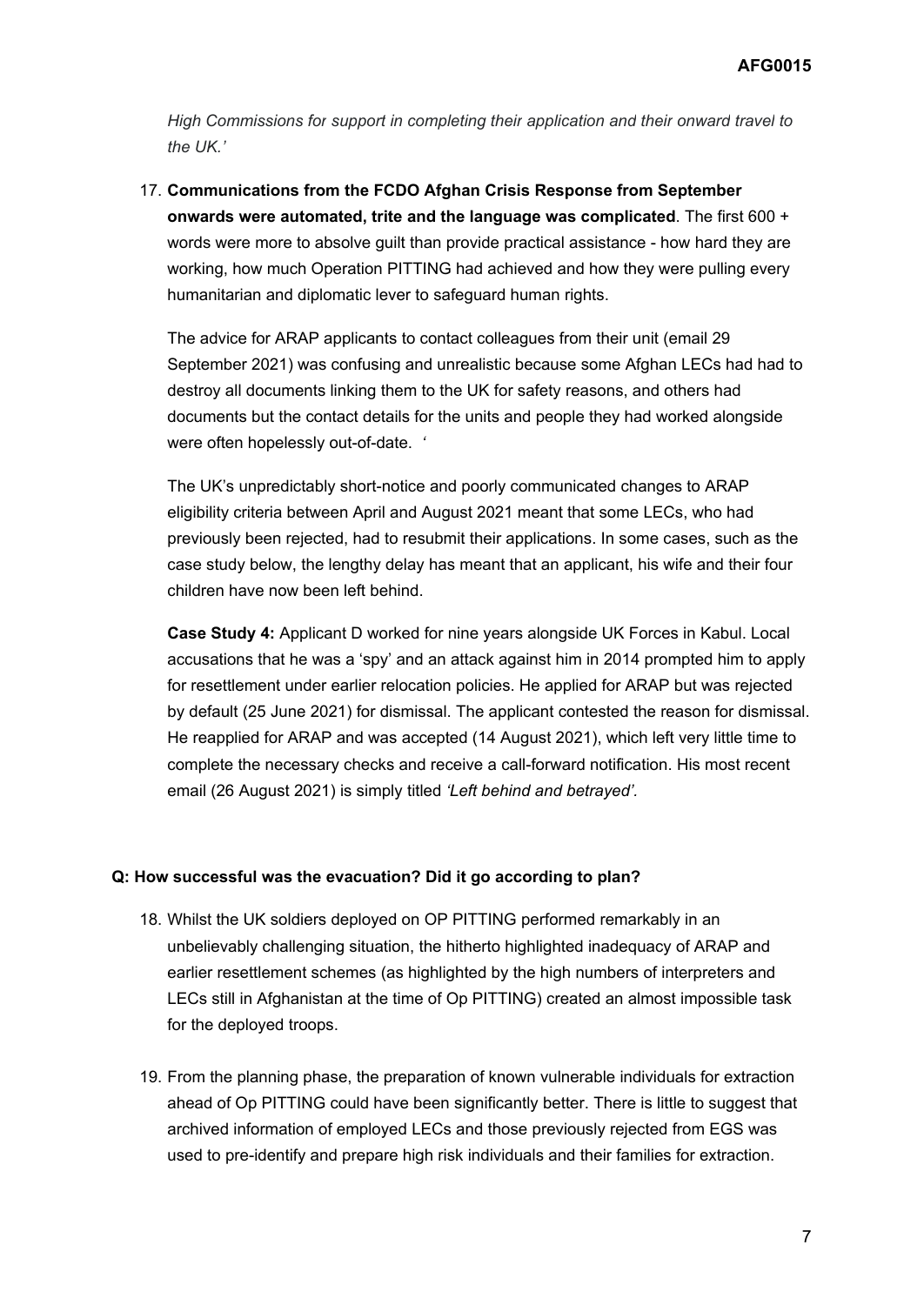20. Meanwhile a large swathe of people became vulnerable when Kabul fell and were processed through LOTR (leave outside the rules), leaving ARAP applicants who had been recognised as at risk for years struggling to battle through immense crowds outside the Baron Hotel.

The UNHCR, the European Asylum Office (EASO) and the UK Home Office have long recognised the specific risk profile of LECs due to their association with foreign military troops: ["Personnel](https://www.easo.europa.eu/sites/default/files/Country_Guidance_Afghanistan_2019.pdf) [working](https://www.easo.europa.eu/sites/default/files/Country_Guidance_Afghanistan_2019.pdf) [for](https://www.easo.europa.eu/sites/default/files/Country_Guidance_Afghanistan_2019.pdf) [foreign](https://www.easo.europa.eu/sites/default/files/Country_Guidance_Afghanistan_2019.pdf) [military](https://www.easo.europa.eu/sites/default/files/Country_Guidance_Afghanistan_2019.pdf) [troops,](https://www.easo.europa.eu/sites/default/files/Country_Guidance_Afghanistan_2019.pdf) [in](https://www.easo.europa.eu/sites/default/files/Country_Guidance_Afghanistan_2019.pdf) [particular](https://www.easo.europa.eu/sites/default/files/Country_Guidance_Afghanistan_2019.pdf) [interpreters](https://www.easo.europa.eu/sites/default/files/Country_Guidance_Afghanistan_2019.pdf) [and](https://www.easo.europa.eu/sites/default/files/Country_Guidance_Afghanistan_2019.pdf) [security](https://www.easo.europa.eu/sites/default/files/Country_Guidance_Afghanistan_2019.pdf) [guards](https://www.easo.europa.eu/sites/default/files/Country_Guidance_Afghanistan_2019.pdf) [are](https://www.easo.europa.eu/sites/default/files/Country_Guidance_Afghanistan_2019.pdf) [seen](https://www.easo.europa.eu/sites/default/files/Country_Guidance_Afghanistan_2019.pdf) [as](https://www.easo.europa.eu/sites/default/files/Country_Guidance_Afghanistan_2019.pdf) [a](https://www.easo.europa.eu/sites/default/files/Country_Guidance_Afghanistan_2019.pdf) [top](https://www.easo.europa.eu/sites/default/files/Country_Guidance_Afghanistan_2019.pdf) [priority](https://www.easo.europa.eu/sites/default/files/Country_Guidance_Afghanistan_2019.pdf) [target](https://www.easo.europa.eu/sites/default/files/Country_Guidance_Afghanistan_2019.pdf) [by](https://www.easo.europa.eu/sites/default/files/Country_Guidance_Afghanistan_2019.pdf) [the](https://www.easo.europa.eu/sites/default/files/Country_Guidance_Afghanistan_2019.pdf) [Taliban"](https://www.easo.europa.eu/sites/default/files/Country_Guidance_Afghanistan_2019.pdf) [\(](https://www.easo.europa.eu/sites/default/files/Country_Guidance_Afghanistan_2019.pdf)EASO 2019).

The fact that interpreters were funnelled through the ARAP scheme became an impediment to their extraction, as they remained at home waiting for a call forward message whilst other LOTR candidates flooded the Baron Hotel.

- a. This accounts for the high number of interpreters and LECs who were called forward but were unable to make it through the crowd, many of whom still remain in Afghanistan.
- b. Similarly, this is evidenced by the fact that ARAP eligible interpreters and LECs (plus their families) constitute only a small proportion of the total number extracted during OP PITTING.
- 21. From our interactions with JSF command, troops expressed surprise when the location of Baron Hotel as the extraction point became common knowledge throughout Kabul and beyond, resulting in tens of thousands of people gathering at the site. The assumption that the extraction site would remain secret seems a somewhat naive oversight which undermined the ARAP call forward system. It cost 13 hours of valuable processing time as on day 2 of the evacuation, admissions to the processing centre had to cease whilst more robust crowd control measures were constructed.
- 22. According to JSF, only around 1 to 1.5% of those who were processed at Baron Hotel were rejected. Whilst this shows that the LOTR evacuees were exposed persons, the previously identified ARAP eligible candidates for relocation (who had applied for resettlement months earlier) now make up a higher percentage of those left behind than before the operation, adding to a sense of betrayal.

**Case Study 5:** Applicant E worked alongside the Royal Artillery as a driver for four years. He applied to ARAP at some point in late July 2021. He was called forward on 25 August 2021. He went with his family (including a three-month old infant) to the Baron Hotel, where they faced overwhelming crowds. '...*i saw my former colleague they are waiting there from last three days, we have new born babies, children, women which are in really bad condition, we try to contact the phone numbers but we couldn't reach…' (Email dated 25 August 2021).* The whole family was caught up in the suicide bomb attack on 26 August 2021. His wife and children were hospitalised with blast injuries while he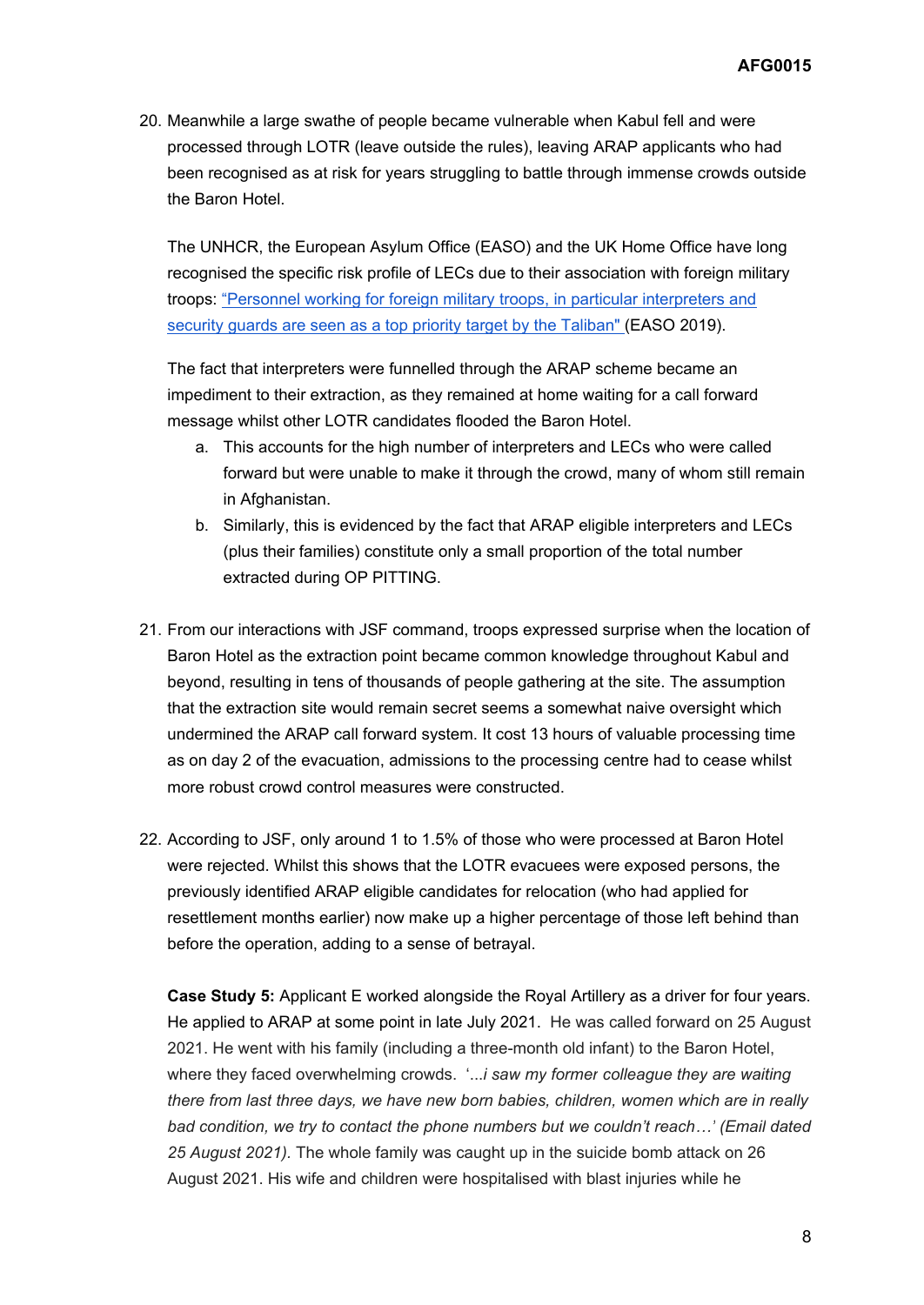sustained a shoulder injury. By the time they were released from hospital, Operation PITTING had ended. There was no additional support or protection during Op PITTING for families, lone women or children to safeguard and ensure that the most vulnerable could be evacuated effectively and safely.

23. A particular frustration came on 25 August, when the Sulha Alliance gathered 15 eligible families at the back gate of Baron Hotel as requested; providing their names, details and pictures (to aid identification) to SJF, only for the gate to open once in a 24 hour period to admit just 3 individuals. Whilst operational reasons may well explain this, it remains a mystery as to why such opportunities were not exploited.

### **Q: How many Afghan nationals and families who worked with or for UK Armed Forces remain in Afghanistan?**

24. If the information provided by the Secretary of State for Defence in September 2021 is correct that, "[from](https://questions-statements.parliament.uk/written-questions/detail/2021-09-06/43388) [the](https://questions-statements.parliament.uk/written-questions/detail/2021-09-06/43388) [1](https://questions-statements.parliament.uk/written-questions/detail/2021-09-06/43388) [April](https://questions-statements.parliament.uk/written-questions/detail/2021-09-06/43388) [2021](https://questions-statements.parliament.uk/written-questions/detail/2021-09-06/43388) [to](https://questions-statements.parliament.uk/written-questions/detail/2021-09-06/43388) [31](https://questions-statements.parliament.uk/written-questions/detail/2021-09-06/43388) [July](https://questions-statements.parliament.uk/written-questions/detail/2021-09-06/43388) [2021](https://questions-statements.parliament.uk/written-questions/detail/2021-09-06/43388) [approximately](https://questions-statements.parliament.uk/written-questions/detail/2021-09-06/43388) [6,500](https://questions-statements.parliament.uk/written-questions/detail/2021-09-06/43388) [completed,](https://questions-statements.parliament.uk/written-questions/detail/2021-09-06/43388) [credible](https://questions-statements.parliament.uk/written-questions/detail/2021-09-06/43388) [applications](https://questions-statements.parliament.uk/written-questions/detail/2021-09-06/43388) [for](https://questions-statements.parliament.uk/written-questions/detail/2021-09-06/43388) [relocation"](https://questions-statements.parliament.uk/written-questions/detail/2021-09-06/43388) were received, of which ["approximately](https://questions-statements.parliament.uk/written-questions/detail/2021-09-06/43388) [3,500](https://questions-statements.parliament.uk/written-questions/detail/2021-09-06/43388) [applicants](https://questions-statements.parliament.uk/written-questions/detail/2021-09-06/43388) [were](https://questions-statements.parliament.uk/written-questions/detail/2021-09-06/43388) [rejected](https://questions-statements.parliament.uk/written-questions/detail/2021-09-06/43388)", the **remaining 3,000 who were not rejected should be a) either accepted or b) still in process.**

According to the Secretary of State for Defence the total number of LECs relocated between [April-August](https://questions-statements.parliament.uk/written-questions/detail/2021-09-07/44193) [2021](https://questions-statements.parliament.uk/written-questions/detail/2021-09-07/44193) [\(including](https://questions-statements.parliament.uk/written-questions/detail/2021-09-07/44193) [Operation](https://questions-statements.parliament.uk/written-questions/detail/2021-09-07/44193) [Pitting\)](https://questions-statements.parliament.uk/written-questions/detail/2021-09-07/44193) [was](https://questions-statements.parliament.uk/written-questions/detail/2021-09-07/44193) [1194](https://questions-statements.parliament.uk/written-questions/detail/2021-09-07/44193). Also by its own account, another [311](https://hansard.parliament.uk/commons/2021-09-21/debates/349DF382-AD33-411F-BFBE-926F9E8906C0/DataBreachARAPApplicantsInAfghanistan) [LECs](https://hansard.parliament.uk/commons/2021-09-21/debates/349DF382-AD33-411F-BFBE-926F9E8906C0/DataBreachARAPApplicantsInAfghanistan) [are](https://hansard.parliament.uk/commons/2021-09-21/debates/349DF382-AD33-411F-BFBE-926F9E8906C0/DataBreachARAPApplicantsInAfghanistan) [still](https://hansard.parliament.uk/commons/2021-09-21/debates/349DF382-AD33-411F-BFBE-926F9E8906C0/DataBreachARAPApplicantsInAfghanistan) [left](https://hansard.parliament.uk/commons/2021-09-21/debates/349DF382-AD33-411F-BFBE-926F9E8906C0/DataBreachARAPApplicantsInAfghanistan) [in](https://hansard.parliament.uk/commons/2021-09-21/debates/349DF382-AD33-411F-BFBE-926F9E8906C0/DataBreachARAPApplicantsInAfghanistan) [Afghanistan.](https://hansard.parliament.uk/commons/2021-09-21/debates/349DF382-AD33-411F-BFBE-926F9E8906C0/DataBreachARAPApplicantsInAfghanistan)

This raises the question: **what has happened to the remaining 1495 LECs** who have applied to ARAP between the 1st of April and the 31st of July and were not rejected (3,000-1194-311= 1495), **but who have also neither been evacuated nor counted in the number of 'left behind' applicants?**

Note: this is only the number of ARAP applicants *until the 31st of July*, and it is reasonable to expect that after the 1st of August even more completed and credible applications for relocation have been received.

25. The Sulha Alliance is also in contact with 26 former Afghan interpreters (68 persons including dependants) **who were already resettled to the UK and hold UK visas but returned to Afghanistan and are now trapped there.** They had returned to Afghanistan to collect family members who had been waiting for visas to resettle to the UK since April 2019. In April 2019 the rules were changed to allow family members of interpreters who originally came to the UK unaccompanied to bring immediate family members to join them. Despite the rule change over two years before, family members were still awaiting resettlement and got caught up in the deteriorating security situation.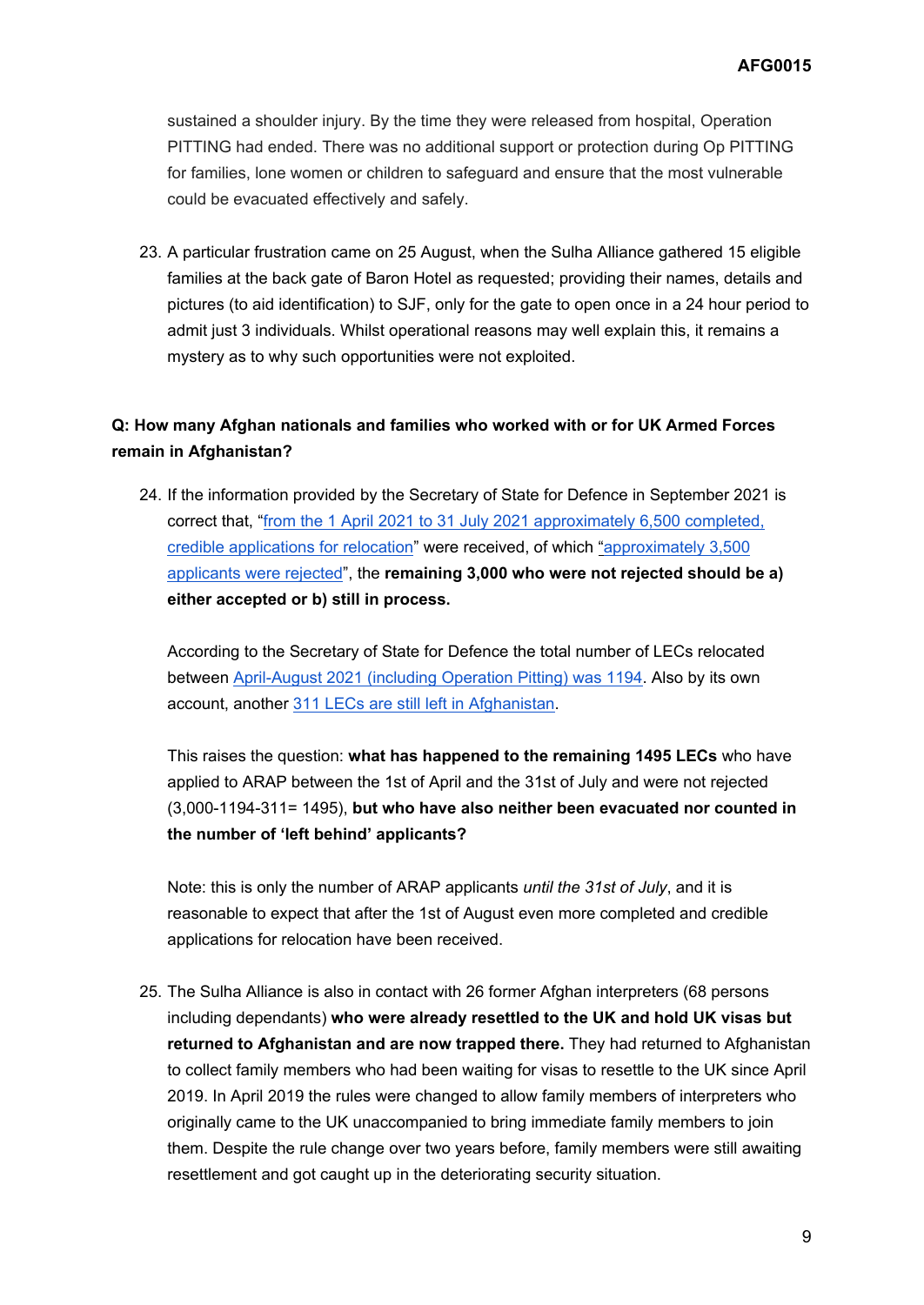**AFG0015**

26. Security guards and other employees of Garda World were on their way in 13 buses to the HKIA airport when the explosion happened. This meant that they could not be evacuated. The Sulha Alliance received a list of 183 Garda World principal applicants still in Afghanistan on the 31<sup>st</sup> of August. Some of them had received Call Forward Letters while others had only been contacted by the MoD to confirm their identity. [The](https://www.dailymail.co.uk/news/article-9857967/His-father-won-MBE-loyal-Afghan-denied-sanctuary-Britain.html) [Sulha](https://www.dailymail.co.uk/news/article-9857967/His-father-won-MBE-loyal-Afghan-denied-sanctuary-Britain.html) [Alliance](https://www.dailymail.co.uk/news/article-9857967/His-father-won-MBE-loyal-Afghan-denied-sanctuary-Britain.html) [had](https://www.dailymail.co.uk/news/article-9857967/His-father-won-MBE-loyal-Afghan-denied-sanctuary-Britain.html) [already](https://www.dailymail.co.uk/news/article-9857967/His-father-won-MBE-loyal-Afghan-denied-sanctuary-Britain.html) [raised](https://www.dailymail.co.uk/news/article-9857967/His-father-won-MBE-loyal-Afghan-denied-sanctuary-Britain.html) [the](https://www.dailymail.co.uk/news/article-9857967/His-father-won-MBE-loyal-Afghan-denied-sanctuary-Britain.html) [issue](https://www.dailymail.co.uk/news/article-9857967/His-father-won-MBE-loyal-Afghan-denied-sanctuary-Britain.html) [of](https://www.dailymail.co.uk/news/article-9857967/His-father-won-MBE-loyal-Afghan-denied-sanctuary-Britain.html) [their](https://www.dailymail.co.uk/news/article-9857967/His-father-won-MBE-loyal-Afghan-denied-sanctuary-Britain.html) [plight](https://www.dailymail.co.uk/news/article-9857967/His-father-won-MBE-loyal-Afghan-denied-sanctuary-Britain.html) [of](https://www.dailymail.co.uk/news/article-9857967/His-father-won-MBE-loyal-Afghan-denied-sanctuary-Britain.html) [the](https://www.dailymail.co.uk/news/article-9857967/His-father-won-MBE-loyal-Afghan-denied-sanctuary-Britain.html) [security](https://www.dailymail.co.uk/news/article-9857967/His-father-won-MBE-loyal-Afghan-denied-sanctuary-Britain.html) [guards](https://www.dailymail.co.uk/news/article-9857967/His-father-won-MBE-loyal-Afghan-denied-sanctuary-Britain.html), including one whose father had received an MBE for his long-term service to the UK, on the 3<sup>rd</sup> of August.

#### **Q: What can now be done to enable them to leave? What criteria will be used?**

- 27. HMG either independently, or in co-operation with others needs to establish Humanitarian Corridors, to support extraction. They should be prepared to accept all who have a reasonable 'prima facie' case and then filter afterwards; the usual principle adopted in Non Combatant Evacuation Operations. It follows therefore that the UK needs to be generous and inclusive and, if necessary, be prepared to take risks on security. Those risks need to be explained and public consent developed, explaining that the humanitarian and moral imperative takes, on this occasion, precedence.
- 28. Embassies and High Commissions in key locations need support and instructions. The British High Commission in Islamabad appears to be overwhelmed and may require further resources to process claims. The delay is causing Afghan former employees to either remain in Afghanistan at extreme danger, or subsist in Pakistan without money or access to basics such as accommodation, food and water, for several weeks and months.

# **Q: What effect will the withdrawal have on future operations, and what will be the impact on the willingness of local personnel to work with, and support, the UK in future operations?**

29. There is a broad sense amongst interpreters and former LECs of 'betrayal' and the expendability of people, as highlighted by the case studies below. Whilst this resembles similar sentiments following other conflicts, which has had seemingly little impact on the ability to recruit local personnel, a key change is the dramatic increase in global interconnectivity and communications. The plight of Afghan LECs is now well known globally, whereas the lamentable events which followed the Vietnam war for example are esoteric to historians. The ubiquity of mobile telecommunications and social media is likely to elevate the strategic risk to UK partnerships in future expeditionary campaigns if the UK is not seen to be honouring its moral obligations to the remaining LECs in Afghanistan.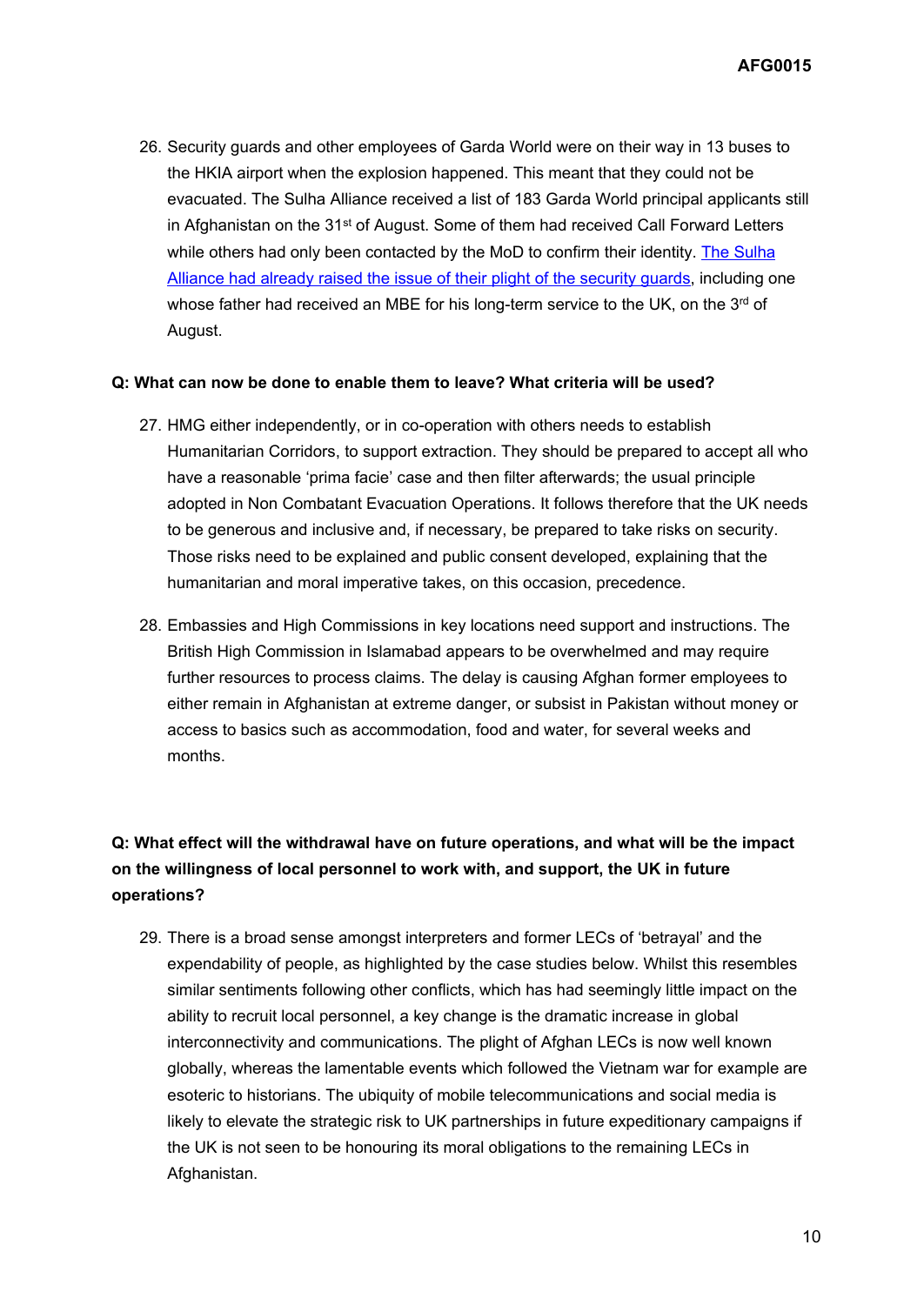**Case Study 6:** Applicant F worked alongside UK Forces but was rejected by ARAP by default (2 July 2021) for dismissal. It is not clear whether he knows why he was dismissed. *'I worked with British army I support them...now situation of Afghanistan worse they are not support us...now i m left behind...were is that human right UK government always talk about...what is my sin . When I worked with them I was good person... now I m bad…please what I did wrong…' (Emailed dated 24 August 2021)* 

30. The rejection of LECs to the ARAP scheme for discretions as simple as arguing with an NCO after a series of challenging patrols (Applicant G - later evacuated by Denmark) has meant that some interpreters have been abandoned by the UK. The refusal to share with the LECs the reasons for their rejection has meant that many do not understand why they have been abandoned. This arbitrary and dismissive approach to people, many of whom risked their lives to support the UK's mission in Afghanistan, may not only reduce the willingness of local personnel to work alongside UK Forces in the future but may also cast doubt in the minds of some service personnel about whether they morally should employ LECs.

**Case Study 7:** Applicant H worked alongside UK Forces but was rejected by the Home Office (13 August 2021) with a generic explanation and no right to appeal or review. It is not clear why he was rejected after he was accepted via ARAP. *'...you just used us like dogs and tissue paper and throw us in dustabin.' (Emailed dated 18 September 2021).*

31. The disconnect between the ARAP team and the Home Office in terms of decision making and communication with applicants - the building of hope by one UK Governmental Department before a rejection by another - has meant that the approach has been disjointed. It has resulted in some interpreters selling their homes and packing up their lives because they had believed that they were being evacuated; in others, it has resulted in a sense of anger and rage.

**Case Study 8:** Former interpreter H (now in the UK, though whose interpreter brother remains in Afghanistan) - *"I wish me and my brother never worked for British Army, its absolutely a shame for this army to leave behind someone who stood with them when they needed help, the British army were announcing on TV in 2010 we need interpreter and labour. And know (sic) what they have done in return. Shame"*

#### **This evidence has been prepared by:**

● Captain (Ret'd) Ed Aitken, Troop Leader Op HERRICK 14, co-founder of The Sulha Alliance